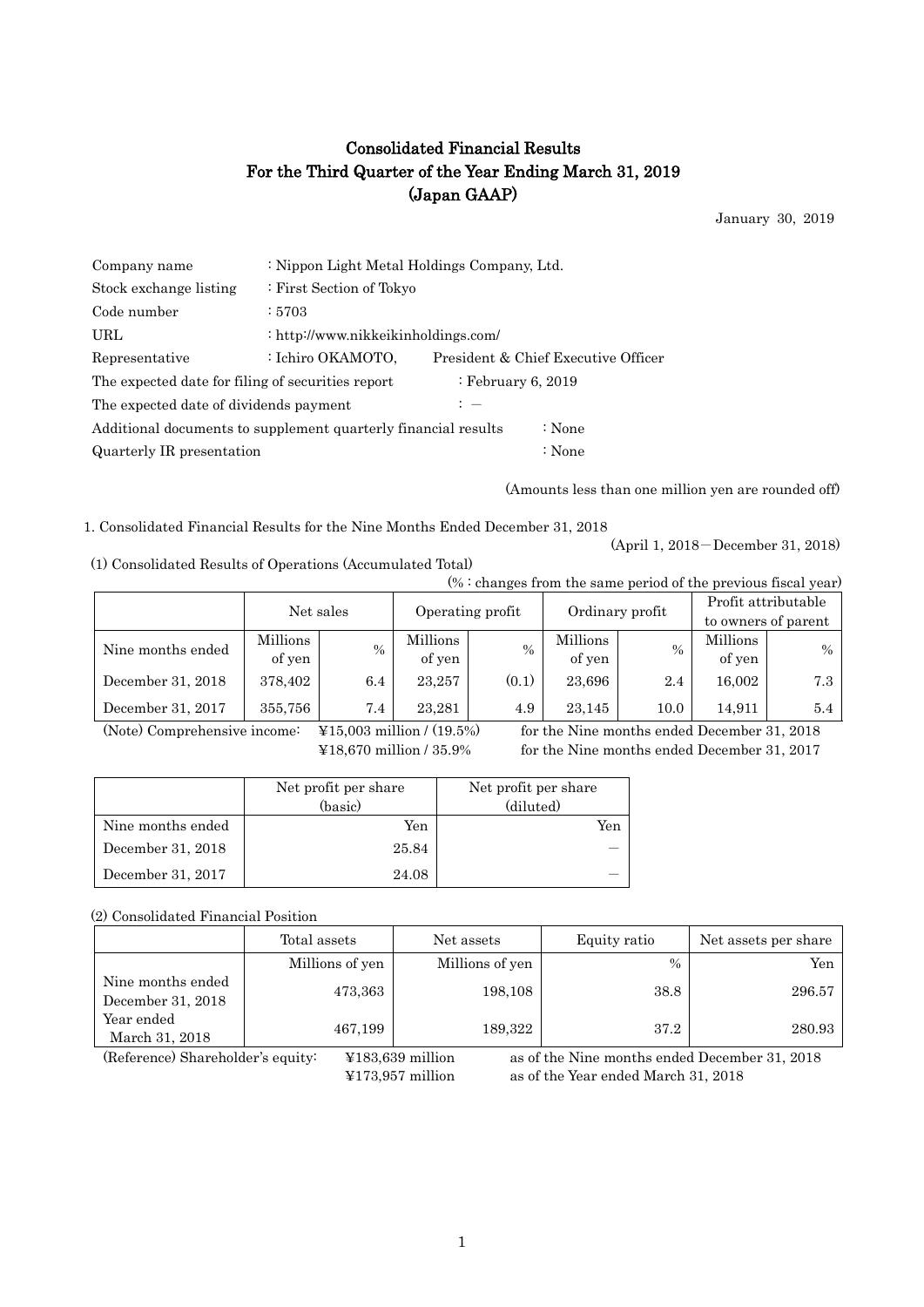#### 2. Dividends

|                                              |                         | Annual dividend per share |                         |          |        |  |  |
|----------------------------------------------|-------------------------|---------------------------|-------------------------|----------|--------|--|--|
|                                              | End of first<br>quarter | End of second<br>quarter  | End of third<br>quarter | Year-end | Annual |  |  |
|                                              | Yen                     | Yen                       | Yen                     | Yen      | Yen    |  |  |
| Year ended<br>March 31, 2018                 |                         | 4.00                      |                         | 4.00     | 8.00   |  |  |
| Year ending<br>March 31, 2019                |                         | 4.00                      |                         |          |        |  |  |
| Year ending<br>March 31, 2019<br>(forecasts) |                         |                           |                         | 4.00     | 8.00   |  |  |

(Note) Revisions to dividend forecasts published most recently : None

#### 3. Forecast of Consolidated Financial Results for the Year Ending March 31, 2019

(April 1, 2018-March 31, 2019)  $(% :$  changes from the same period of the previous fiscal year)

| $\sqrt{2}$ changes from the same period of the previous histary (car) |                    |      |                    |      |                    |      |                                               |               |                         |
|-----------------------------------------------------------------------|--------------------|------|--------------------|------|--------------------|------|-----------------------------------------------|---------------|-------------------------|
|                                                                       | Net sales          |      | Operating profit   |      | Ordinary profit    |      | Profit<br>attributable to<br>owners of parent |               | Net profit<br>per share |
|                                                                       | Millions<br>of yen | $\%$ | Millions<br>of yen | $\%$ | Millions<br>of yen | $\%$ | Millions<br>of yen                            | $\frac{0}{0}$ | Yen                     |
| Year ending<br>March 31, 2019                                         | 510,000            | 5.9  | 32,000             | 7.0  | 31,000             | 5.0  | 20,000                                        | 11.0          | 32.30                   |

(Note) Revisions to financial forecasts published most recently : None

\*Notes

(1) Changes of important subsidiaries during the period

| (changes of specific subsidiaries in accordance with changes in the scope of consolidation) | : None |
|---------------------------------------------------------------------------------------------|--------|
| $\text{Excluded}:$ $\sim$ (Company name : $\sim$ )<br>Newly added: $-$ (Company name: $-$ ) |        |

(2) Application of particular accounts procedures to the preparation of quarterly consolidated financial statements : None

| (3) Changes in accounting policies and changes or restatement of accounting estimates |                   |
|---------------------------------------------------------------------------------------|-------------------|
| (i) Changes in accounting policies caused by revision of accounting standards         | $\therefore$ None |

|                  | (ii) Changes in accounting policies other than (i) |  | $\therefore$ None |
|------------------|----------------------------------------------------|--|-------------------|
|                  | (iii) Changes in accounting estimates              |  | $\therefore$ None |
| (iv) Restatement |                                                    |  | $\therefore$ None |

(4) Number of shares outstanding (common stock)

|                                                            | (i) Number of shares outstanding at end of period (including treasury stock) |                    |  |  |  |  |
|------------------------------------------------------------|------------------------------------------------------------------------------|--------------------|--|--|--|--|
|                                                            | As of the Nine months ended December 31,2018                                 | 619,937,500 shares |  |  |  |  |
|                                                            | As of the Year ended March 31, 2018                                          | 619,937,500 shares |  |  |  |  |
|                                                            | (ii) Number of treasury stock at end of period                               |                    |  |  |  |  |
|                                                            | As of the Nine months ended December 31,2018                                 | 719,136 shares     |  |  |  |  |
|                                                            | As of the Year ended March 31, 2018                                          | 714,480 shares     |  |  |  |  |
| (iii) Average number of shares outstanding during the term |                                                                              |                    |  |  |  |  |
|                                                            | For the Nine months ended December 31, 2018                                  | 619,220,926 shares |  |  |  |  |
|                                                            | For the Nine months ended December 31, 2017                                  | 619,228,446 shares |  |  |  |  |

\* Status of a quarterly review

- The current quarterly financial report is not subject to quarterly review by certified public accountants or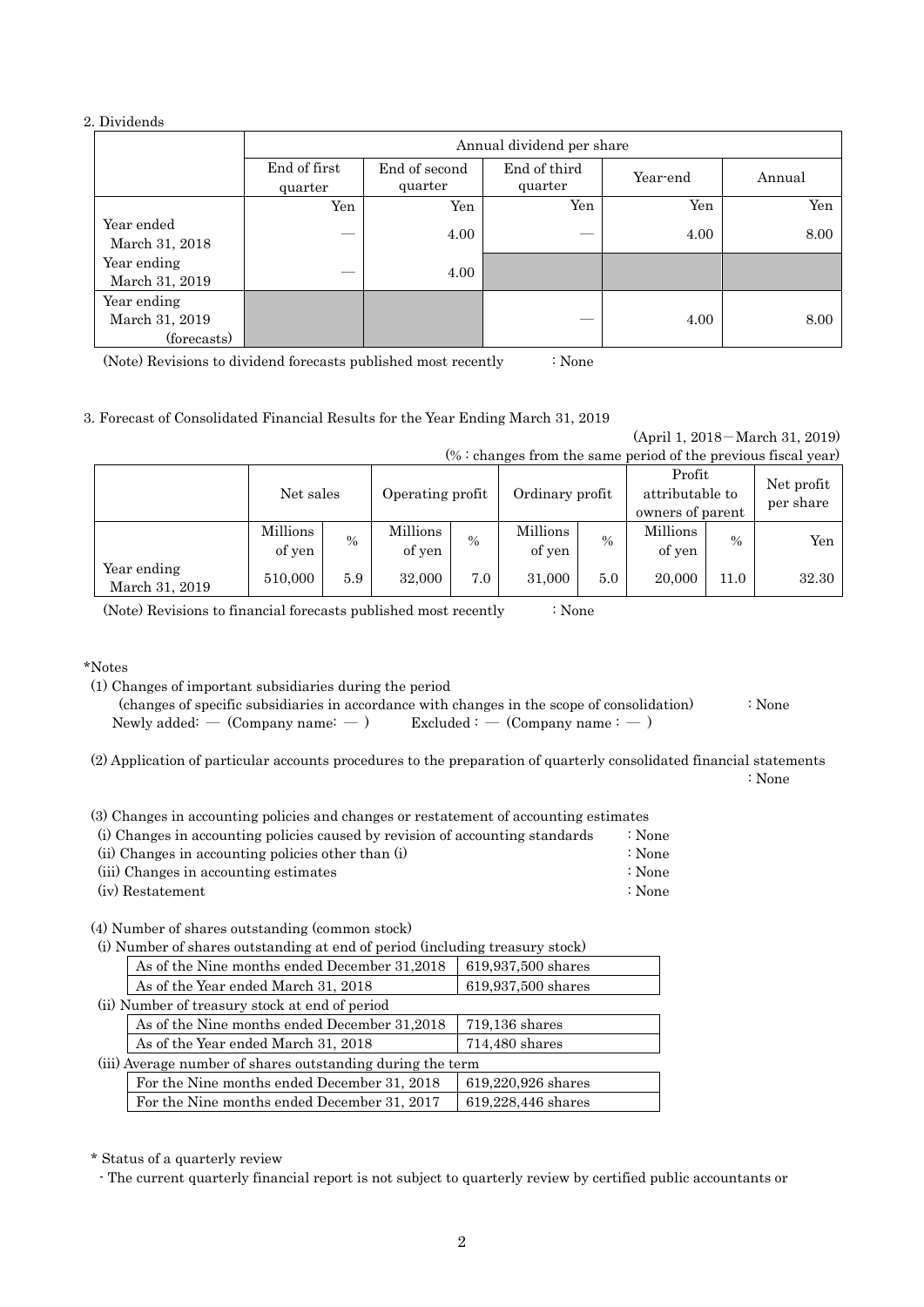auditing firms.

\* Explanations and other special notes concerning the appropriate use of business performance forecasts - The forward-looking statements such as result forecasts included in this document are based on the information available to the Company at the time of the announcement and on certain assumptions considered reasonable, and the Company makes no representations as to their achievability. Actual results may differ materially from the forecast depending on a range of factors.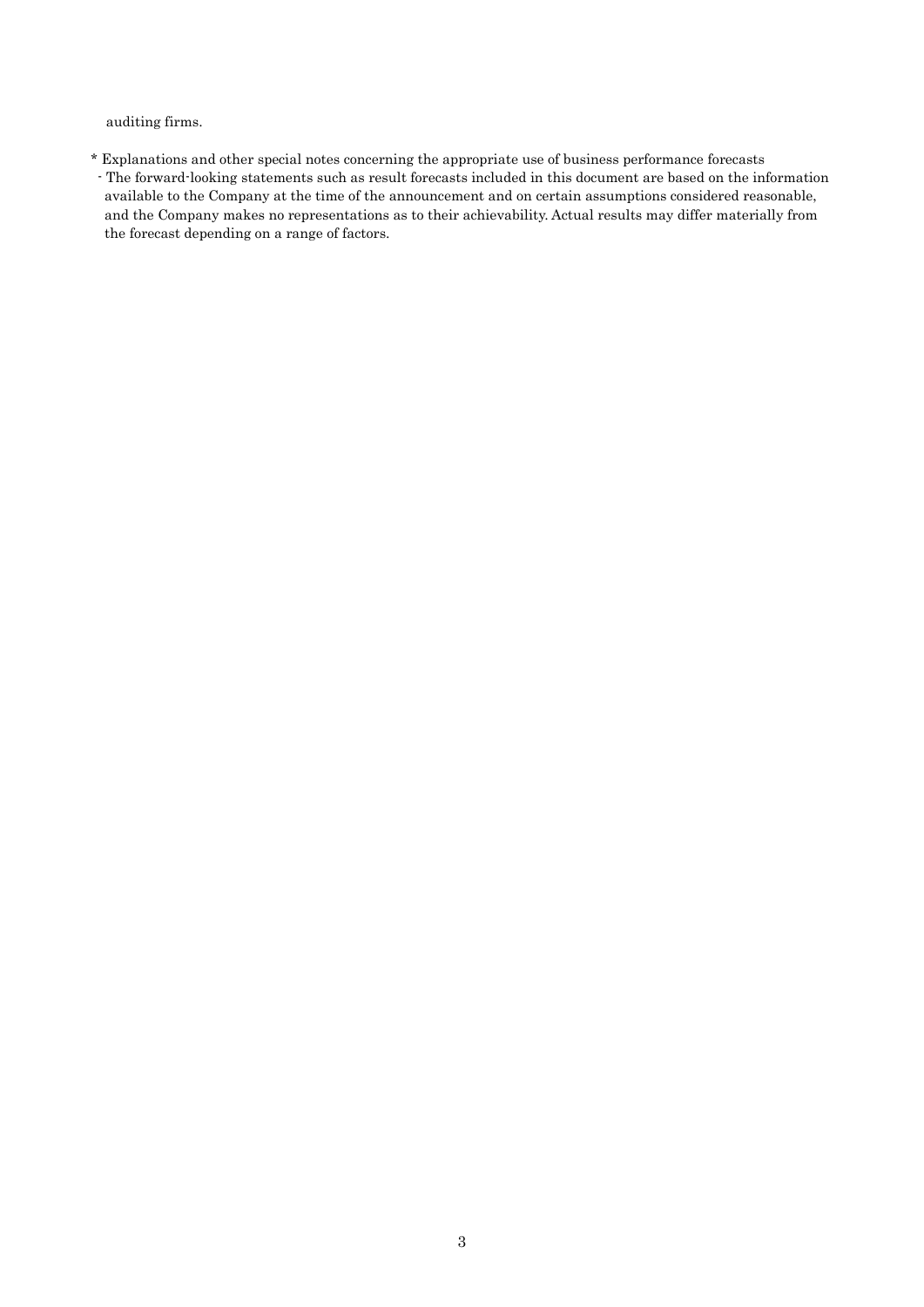## 【Attached documents】 Quarterly Consolidated Financial Statements

1: Quarterly Consolidated Balance Sheets

|                                                                          |                                   | (Millions of yen)                              |
|--------------------------------------------------------------------------|-----------------------------------|------------------------------------------------|
|                                                                          | Year ended<br>(March 31,<br>2018) | Nine months<br>ended<br>(December 31,<br>2018) |
| Assets                                                                   |                                   |                                                |
| Current assets                                                           |                                   |                                                |
| Cash and deposits                                                        | 30,722                            | 26,936                                         |
| Notes and accounts receivable - trade                                    | 154,785                           | 155,296                                        |
| Finished products                                                        | 28,276                            | 30,418                                         |
| Work-in-progress, including costs related to construction-type contracts | 17,675                            | 21,746                                         |
| Raw material and supplies                                                | 20,690                            | 22,708                                         |
| Other current assets                                                     | 11,612                            | 10,628                                         |
| Allowance for doubtful accounts                                          | (1,089)                           | (905)                                          |
| Total current assets                                                     | 262,671                           | 266,827                                        |
| <b>Fixed assets</b>                                                      |                                   |                                                |
| Property, plant and equipment                                            |                                   |                                                |
| Buildings and structures                                                 | 45,824                            | 45,169                                         |
| Machinery and equipment                                                  | 41,875                            | 40,411                                         |
| Tools, furniture and fixtures                                            | 4,402                             | 4,912                                          |
| Land                                                                     | 54,659                            | 54,673                                         |
| Construction-in-progress                                                 | 7,242                             | 12,082                                         |
| Total property, plant and equipment                                      | 154,002                           | 157,247                                        |
| Intangible assets                                                        |                                   |                                                |
| Goodwill                                                                 |                                   | 2,110                                          |
| Other intangible assets                                                  | 3,187                             | 3,408                                          |
| Total intangible assets                                                  | 3,187                             | 5,518                                          |
| Investments and other assets                                             |                                   |                                                |
| Other assets                                                             | 47,594                            | 44,029                                         |
| Allowance for doubtful accounts                                          | (255)                             | (258)                                          |
| Total investments and other assets                                       | 47,339                            | 43,771                                         |
| Total fixed assets                                                       | 204,528                           | 206,536                                        |
| <b>Total assets</b>                                                      | 467,199                           | 473,363                                        |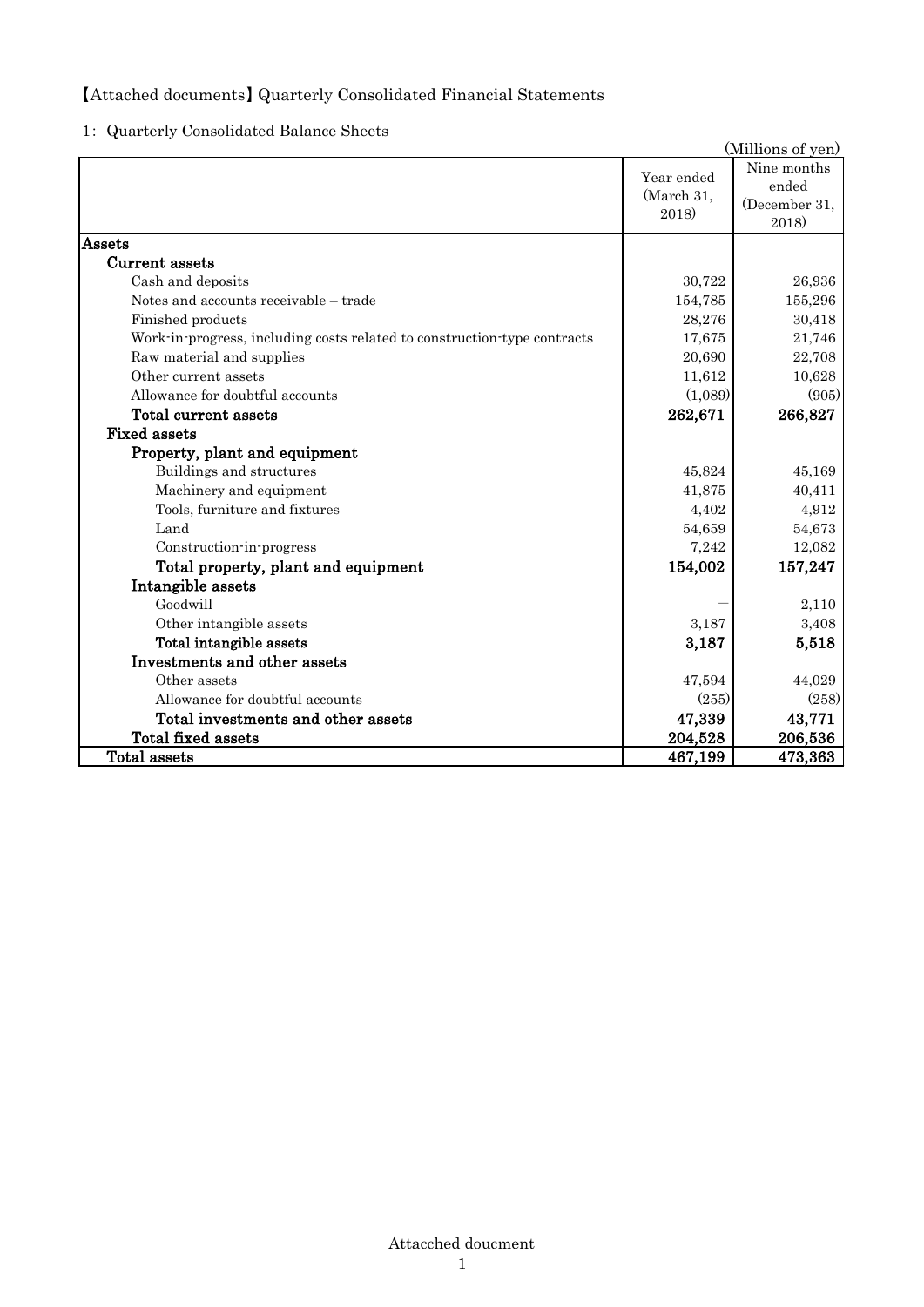|                                              |                                   | (Millions of yen)                              |
|----------------------------------------------|-----------------------------------|------------------------------------------------|
|                                              | Year ended<br>(March 31,<br>2018) | Nine months<br>ended<br>(December 31,<br>2018) |
| Liabilities                                  |                                   |                                                |
| <b>Current liabilities</b>                   |                                   |                                                |
| Notes and accounts payable - trade           | 78,630                            | 79,001                                         |
| Short-term borrowings                        | 75,511                            | 80,436                                         |
| Income taxes payable                         | 2,110                             | 2,667                                          |
| Other current liabilities                    | 35,478                            | 31,141                                         |
| Total current liabilities                    | 191,729                           | 193,245                                        |
| Long-term liabilities                        |                                   |                                                |
| <b>Bonds</b>                                 | 637                               | 666                                            |
| Long-term debt                               | 63,849                            | 59,095                                         |
| Liabilities for retirement benefits          | 19,775                            | 19,861                                         |
| Other long-term liabilities                  | 1,887                             | 2,388                                          |
| Total long-term liabilities                  | 86,148                            | 82,010                                         |
| <b>Total liabilities</b>                     | 277,877                           | 275,255                                        |
| Net assets                                   |                                   |                                                |
| Shareholders' equity                         |                                   |                                                |
| Common stock                                 | 46,525                            | 46,525                                         |
| Additional paid-in capital                   | 19,064                            | 19,499                                         |
| Retained earnings                            | 101,593                           | 112,649                                        |
| Treasury stock, at cost                      | (67)                              | (68)                                           |
| Total shareholders' equity                   | 167,115                           | 178,605                                        |
| Accumulated other comprehensive income       |                                   |                                                |
| Net unrealized gains (losses) on securities  | 4,181                             | 3,101                                          |
| Net unrealized gains(losses) on hedges       | (144)                             | (116)                                          |
| Revaluation surplus                          | 145                               | 145                                            |
| Foreign currency translation adjustments     | 3,111                             | 2,353                                          |
| Remeasurements of defined benefits plans     | (451)                             | (449)                                          |
| Total accumulated other comprehensive income | 6,842                             | 5,034                                          |
| Non-controlling interests                    | 15,365                            | 14,469                                         |
| Total net assets                             | 189,322                           | 198,108                                        |
| Total liabilities and net assets             | 467,199                           | 473,363                                        |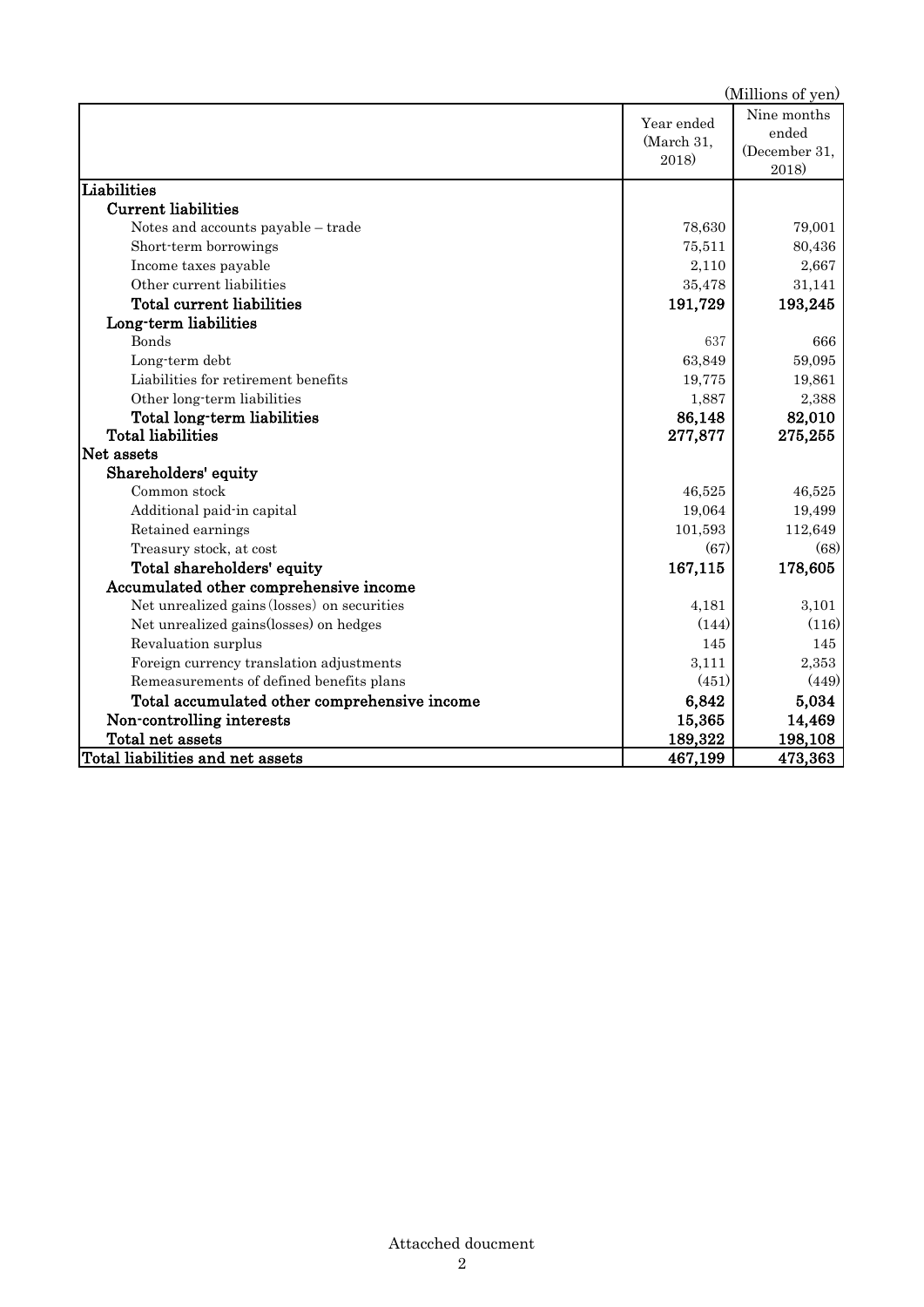## 2: Quarterly Consolidated Statements of Income and Quarterly Consolidated Statements of Comprehensive Income

Quarterly Consolidated Statements of Income (Millions of yen) Nine months ended (December 31, 2017) Nine months ended (December 31, 2018) Net sales 378,402 (1993) 378,402 (1994) 355,756 (1994) 378,402 (1994) 378,402 (1995) 378,402 (1996) 378,402 (1  $\cosh 6s$  cost of sales  $285,102$   $304,543$ Gross profit  $70,654$  73,859 Selling, general and administrative expenses  $\frac{47,373}{20,602}$ Operating profit  $23,281$   $23,257$ Non-operating profit Other 3,292 Total non-operating profit 3,081 3,292 Non-operating expenses Interest expense 374 Other 2,187 1,879 Total non-operating expenses  $3,217$   $2,853$ Ordinary profit  $23,145$   $23,696$ Special gains Gain on step acquisitions  $-$  1,371 Total special gains  $-1$ ,  $371$ Special losses Loss on impairment of fixed assets 467 957 Total special losses and the set of the set of the set of the set of the set of the set of the set of the set of the set of the set of the set of the set of the set of the set of the set of the set of the set of the set of Profit before income taxes and minority interests 22,678 24,110 Income taxes - current  $3.825$   $5.252$ Income taxes - deferred 2,531 1,851 1,851 Total income taxes 6,356 7,103 Net profit that is a set of the contract of the contract of the contract of the contract of the contract of the contract of the contract of the contract of the contract of the contract of the contract of the contract of th Profit (loss) attributable to non-controlling interests 1,411 1,005 Profit attributable to owners of parent 14,911 16,002